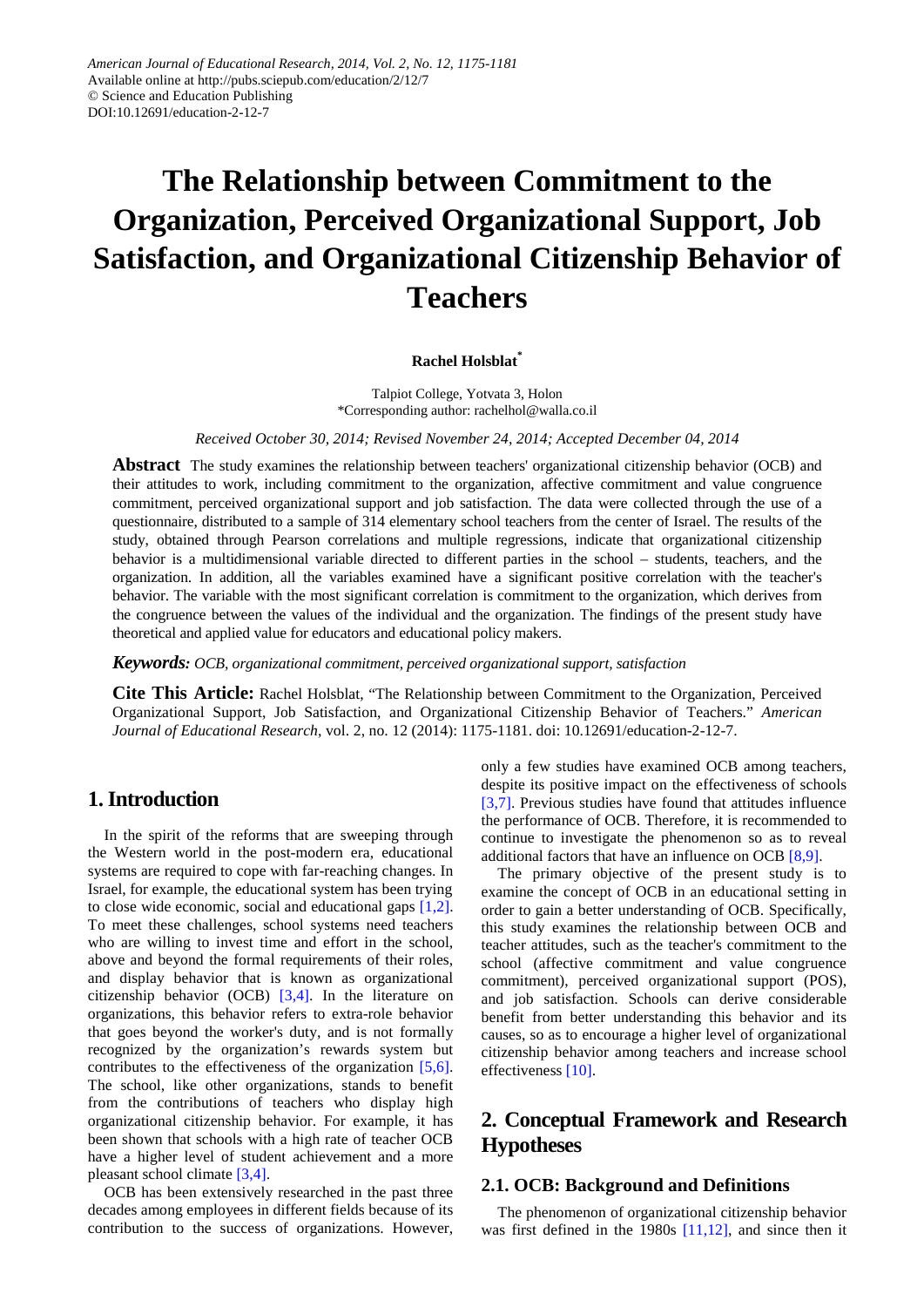has been the focus of considerable interest among different researchers. This concept represents an individual's actions that are neither officially part of the worker's role nor formally recognized by the organization's reward system, but they nevertheless promote organizational effectiveness [\[5,13\].](#page-5-2)

Researchers explain that successful organizations need employees who go beyond their formal job responsibilities and freely give of their time and energy to succeed at the task at hand. Such altruism is not required by the job; yet it not only contributes to but is even critical for the smooth functioning of the organization and its effectiveness [\[14\].](#page-5-6) Previous research has shown that OCB significantly contributes to the functioning and success of a school. This behavior, which is not defined in the teachers' formal work agreements, can be directed to different factors in the school. OCB includes, for example, the help for students after school hours, adjustment of the learning to different levels of students, volunteering to prepare materials for and participate in extracurricular activities, cooperative work with and help for other teachers, making suggestions to improve the school, and volunteering for different committees. These actions are related to the technical core of the organization and they enable the schools to survive over time, to alleviate tension, and to increase the school effectiveness However, there is little research focusing on teachers and OCB, and thus there is no clear picture of the phenomenon [\[15,16,17\].](#page-5-7)

Research has found that OCB is considered as a multidimensional concept, although there is no consensus regarding how many different dimensions there are and which they are  $[18,19]$ . The present study examines teachers' OCB according to the following three dimensions found by recent research conducted in Israeli schools [\[16,20,21\]:](#page-5-9) (1) behavior directed to the students, such as teachers' supporting students who have difficulties after school; (2) behavior directed to other teachers, such as teachers helping new teachers; and (3) behavior directed to the school as an organization, such as teachers offering ideas for improving the school's image.

#### **2.2. Relationship between Attitudes and OCB**

Previous studies have found a relationship between worker attitudes and OCB [\[20,22\].](#page-6-0) Social exchange theory is used to explain how such attitudes influence OCB. According to this theory [\[23\]](#page-6-1) which is based on the norm of reciprocity [\[24\],](#page-6-2) there is a system of social exchange between the worker and the organization that results in OCB as one of its positive outcomes. Workers exhibit this behavior as a reward for the organization and certain people therein, in return for their support and assistance [\[13,25\].](#page-5-10) In other words, when the worker develops a positive attitude toward his work, he feels committed to 'pay' the organization back and will have more motivation in terms of OCB.

The present study focuses on three main variables of attitudes related to worker OCB that have been examined very little, if at all, among teachers: commitment to the organization, perceived organizational support, and job satisfaction.

#### **2.3. Organizational Commitment and OCB**

Organizational commitment is defined as individual's loyalty to or relationship with the organization that employs him [\[26\].](#page-6-3) Previous research has found that organizational commitment is a multifaceted concept. Every form of commitment leads to different organizational outcome[s \[27\].](#page-6-4)

The present study examines two forms of organizational commitment. *Affective commitment*, or loyalty, is an emotional response of attachment to and identification with the organization, which can be expressed in the worker's sense of belonging to the organization. The commitment creates an emotional attachment to the organization so that the individual who is strongly committed identifies with the organization, is involved in it, and enjoys the society therein [\[27\].](#page-6-4) *Value congruence commitment* refers to the worker's internalization or involvement with the organization, based on congruence between individual and organizational values [\[28\].](#page-6-5)

Commitment develops on the basis of psychologically rewarding experiences [\[29\].](#page-6-6) Through the process of social exchange, as a result of the worker's positive experiences at work (whether due to his enjoyment or to his identification with the organization's values), he feels a commitment to his work. As a result, there is an increase in the worker's motivation and desire to contribute and do more than is expected of him, to promote the success and goals of the organization [\[30\].](#page-6-7)

Previous research that found a positive correlation between commitment to the organization and teacher OCB did not investigate the specific dimensions of commitment addressed in the present stud[y \[8,31\].](#page-5-3)

In the present research it is assumed that a high level of each one of the dimensions of commitment to the organization will lead to a high OCB in its different dimensions.

Hypothesis 1: A positive correlation will be found between affective commitment and OCB to the teachers, the organization, and the student.

Hypothesis 2: A positive correlation will be found between value congruence commitment and OCB to the teachers, the organization, and the student.

## **2.4. Perceived Organizational Support (POS) and OCB**

Organizational support refers to any action adopted by the organization or its representatives that indicates concern for the workers' welfare. POS is the worker's general perception of the way in which the organization appreciates his contribution, is committed to him, and sees to his wellbeing; for example, the worker feels that the organization will be on his side in the case of personal problems [\[23\].](#page-6-1) Researchers [\[32\]](#page-6-8) explain according to social exchange theories that when workers feel a high degree of support by the organization, they will feel a commitment to reward the organization with their loyalty and positive behaviors. Previous studies showed that POS was related to the performance of positive behaviors in the organization and to OCB [\[23\].](#page-6-1)

From a review of the literature it appears that this variable has not been examined among teachers. The present study assumes that a positive correlation will be found between the teachers' OCB in its different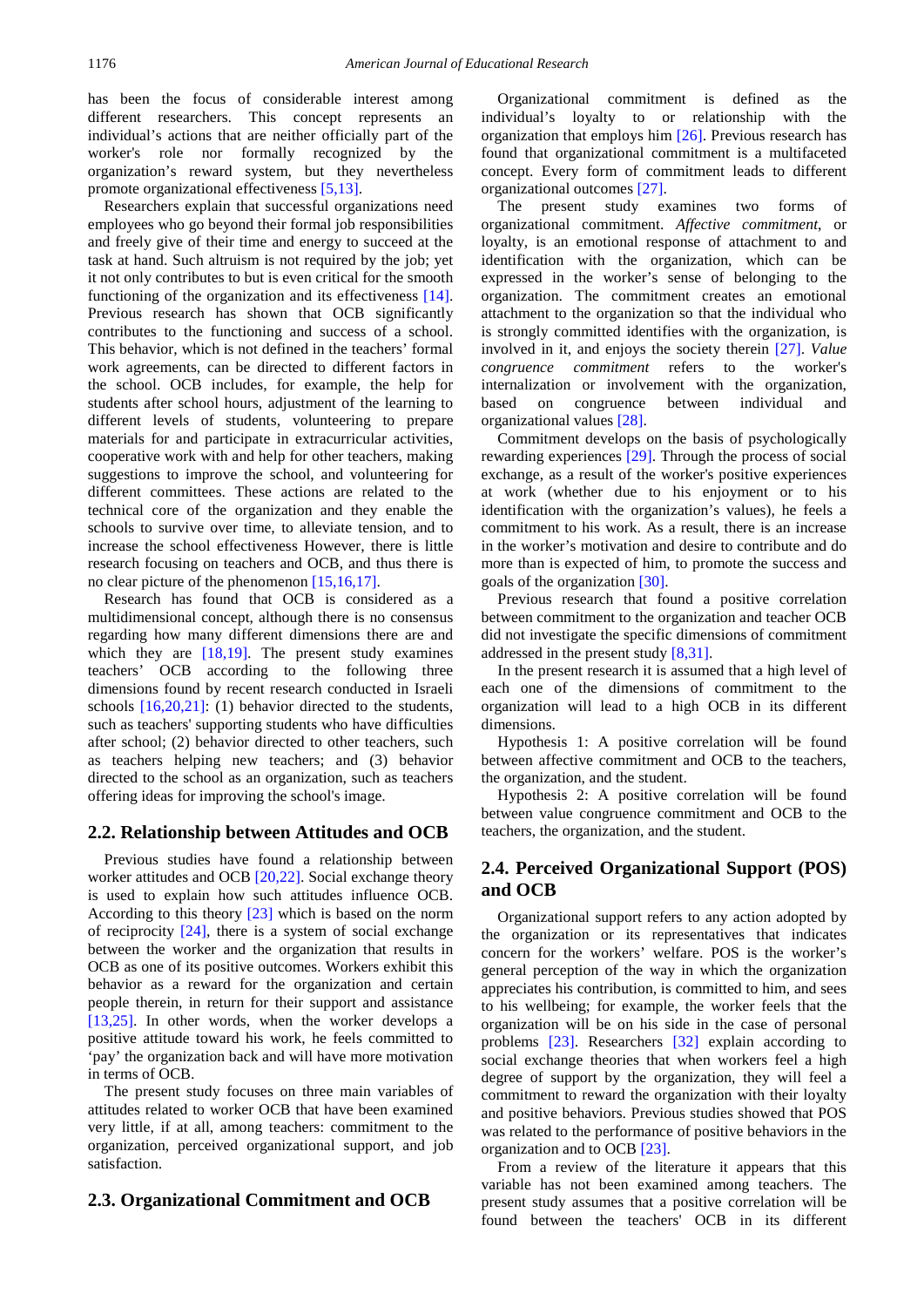dimensions and teachers who perceive the school as a supportive place.

Hypothesis 3: A positive correlation will be found between the teacher's perception of organizational support (POS) and the OCB to the teacher's organization and the student.

#### **2.5. Satisfaction in the Organization and OCB**

Satisfaction with the job, a variable that has been extensively studied, was found to be related to OCB performances in different organizations [\[19,31\].](#page-5-11) The concept of job satisfaction is based on Needs Theory, according to which the fulfillment of the individual's basic needs can contribute to satisfaction [\[33\].](#page-6-9) In other words, when a person is more satisfied at work, he is interested in retaining and strengthening his position. Therefore, his motivation to act with OCB is higher. An additional explanation for the connection between the variables is taken from Satisfaction Theory [\[34\],](#page-6-10) which is based on the assumption that satisfaction is the result of the rewards which the individual perceives as positive. When the worker feels that he is receiving these rewards, he is satisfied and willing to do beyond his formal duties in the organization.

The present study adds to the little research that has been conducted on job satisfaction in schools [\[21,35\]](#page-6-11) and assumes that teachers with considerable satisfaction in school will behave with more OCB to the different parties in the school.

Hypothesis 4: A positive correlation will be found between job satisfaction and OCB to the teachers, the organization, and the student.

## **3. Method**

#### **3.1. Sample and Procedure**

The research sample included 314 teachers from sixteen public elementary schools in the center of Israel. As the majority of Israeli elementary school teachers are female, the participants in the study were mostly women (95%), who had tenure in the educational system (84%) and who taught full-time (80%). The overall number of years of teaching experience ranged from 0 to 42 years, with a mean of about 15 years. Most of the participants (80%) had an undergraduate degree (63%) or a graduate degree (15%), while 22% had only a seminary education. Background data about the school were collected at a meeting with the school principals. A meeting with the teachers in each school was held to explain to them about their participation in the study and to describe the research goals to them in general terms. The teachers then filled out questionnaires, which were collected immediately afterwards. Thus the completion rate of the questionnaires was close to 100%.

## **3.2. OCB Questionnaire**

To measure teacher OCB, the scale developed by Somech and Drach-Zahavy to examine OCB in Israeli schools [\[21\]](#page-6-11) was used. The questionnaire consists of 23 statements which address the three dimensions of OCB. It includes eight items on OCB to the students, for example,

"I stay in class during breaks in order to listen to my students," eight items on OCB to the school, for example, "I tend to spend my time in the care for and decoration of the school," and seven items on OCB to the teachers, for example, "I tend to help new teachers even when this is not part of my role definition." A five point Likert-type scale ranging from 1=totally disagree to 5=totally agree was used. The internal validity of the questionnaire was measured by the factor analysis which converged to a result very similar to that of the literature and indicated three dimensions of OCB. The reliability level was excellent and even higher than in the literature: OCB to students –  $\alpha$ =0.802, OCB to teaching staff –  $\alpha$ =0.84, and OCB to school –  $\alpha=0.94$ .

## **3.3. Commitment to the Organization Questionnaire**

To measure affective commitment to the organization, the eight item scale of Allen and Meyer was used [\[27\].](#page-6-4) This questionnaire includes 8 items that examine the worker's affective attachment to the organization, his identification with and his involvement in it. In this study, the word 'organization' was changed to the word 'school.' For example, 'I would be very happy to spend the rest of my career with this school'. A 5 point Likert-type scale ranging from 1=totally disagree to 5=totally agree was used to measure this attitude.

To measure the value congruence commitment of the teacher, the five item scale of O'Reilly and Chatman [\[28\]](#page-6-5) was used. Their questionnaire examines the internalization or involvement of the teacher predicated on the congruence between the individual and organizational values. In this study, the word 'organization' was changed to 'school.' For example, 'Since joining this school, my personal values and the school's values have become more similar'. A 5 point Likert-type scale ranging from 1=totally disagree to 5=totally agree was used.

The internal validity of the questionnaire was measured by a factor analysis with Varimax rotation that showed that the two factors are identical to those of the literature in only three iterations, when 59% of the explained variance was obtained. The factor of affective commitment explains 31% of the variance, while the factor of value congruence commitment explains 29% of the variance. The load of the items on each one of the factors was about 0.40. The reliability was  $\alpha$ =0.86 for affective commitment and  $\alpha$ =0.89 for value congruence commitment.

## **3.4. Survey of Perceived Organizational Support (SPOS)**

The variable of POS was examined using the shortened version of the survey of POS composed by Eisenberger, Cumming, Armeli, and Lynch [\[36\].](#page-6-12) It consists of an eight item scale to evaluate the degree to which workers perceive the organization as appreciating their contribution and seeing their welfare. In this study, the word 'organization' was changed to 'school.' For example, 'My school really cares about my well-being'. A 5 point Likert-type scale ranging from 1=totally disagree to 5=totally agree was used. The internal validity of the questionnaire was measured by a factor analysis with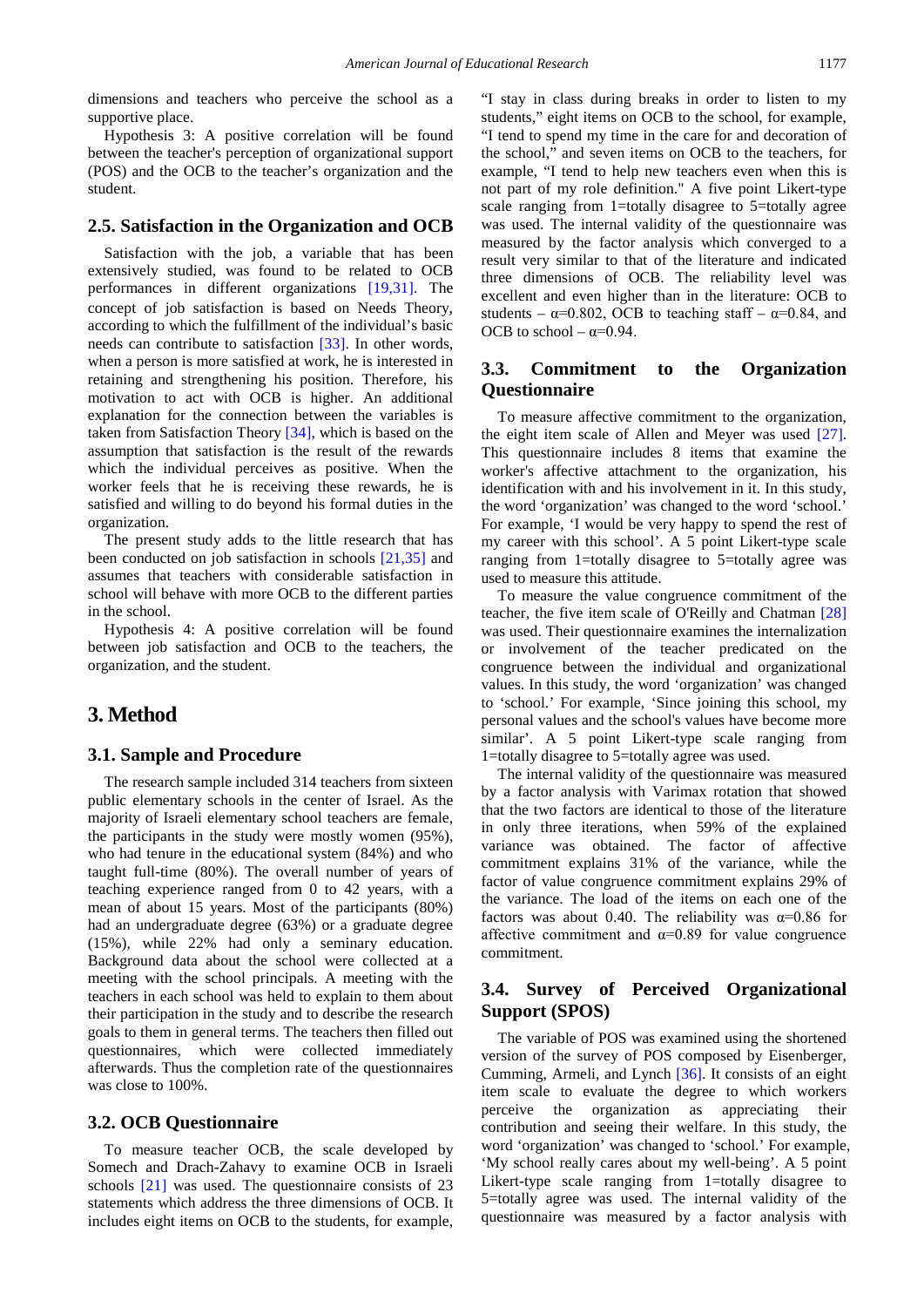Varimax rotation that showed that all eight items of the questionnaire converged into only one factor while explaining 60.2% of the explained variance. The load of all the items on the factor was above 0.67, and the reliability was  $\alpha = 0.90$ .

#### **3.5. Teacher Job Satisfaction Questionnaire**

The variable of job satisfaction was examined using the eight item scale of Gaziel, Borgler, and Nir [\[37\].](#page-6-13) The respondents were asked to note the degree to which they are satisfied with each item, for example, "The social relations with the people I work with."

A 5 point Likert-type scale ranging from 1=very not satisfied to 5=very satisfied was used. The internal validity of the questionnaire was measured by a factor analysis with Varimax rotation that showed that all eight items converged into only one factor, while explaining 61% of the explained variance. The load of all the items on the factor was above 0.69 and the reliability was α=0.90.

It should be noted that the demographic variables of the school and the teachers were controlled in the order of the different calculations.

## **4. Results**

The means and standard deviations of the variables of attitudes and OCB are presented in [Table 1.](#page-3-0) The internal correlations among the variables of the attitudes [\(Table 2\)](#page-3-1) and among the variables of organizational citizenship behavior [\(Table 3\)](#page-3-2) were examined using Pearson correlations.

|  |                                         | Table 1. Means and Standard Deviations of Teacher Attitudes and |  |  |
|--|-----------------------------------------|-----------------------------------------------------------------|--|--|
|  | <b>Teacher OCB in the Entire Sample</b> |                                                                 |  |  |

<span id="page-3-0"></span>

|                                  | N   | MIN  | MAX                                                                                                                                                                                                                                                                                                                              | М    | <b>SD</b> |
|----------------------------------|-----|------|----------------------------------------------------------------------------------------------------------------------------------------------------------------------------------------------------------------------------------------------------------------------------------------------------------------------------------|------|-----------|
| <b>Affective Commitment</b>      | 313 | 1.75 | 5.00                                                                                                                                                                                                                                                                                                                             | 3.87 | .76       |
| Value Congruence Commitment      | 311 | 1.30 | 5.00                                                                                                                                                                                                                                                                                                                             | 3.53 | .90       |
| Perceived Organizational Support | 313 | 1.50 | 5.00                                                                                                                                                                                                                                                                                                                             | 3.86 | .70       |
| <b>Job Satisfaction</b>          | 310 | 2.25 | 5.00                                                                                                                                                                                                                                                                                                                             | 4.18 | .63       |
| <b>OCB</b> Teachers              | 314 | 1.00 | 5.00                                                                                                                                                                                                                                                                                                                             | 4.01 | .72       |
| <b>OCB</b> Students              | 314 | 1.38 | 5.00                                                                                                                                                                                                                                                                                                                             | 2.99 | .72       |
| <b>OCB</b> Organization          | 314 | 1.25 | 5.00                                                                                                                                                                                                                                                                                                                             | 3.53 | .99       |
| $T = 11$ $T = 1$                 |     |      | $\alpha$ and $\alpha$ and $\alpha$ and $\alpha$ and $\alpha$ and $\alpha$ and $\alpha$ and $\alpha$ and $\alpha$ and $\alpha$ and $\alpha$ and $\alpha$ and $\alpha$ and $\alpha$ and $\alpha$ and $\alpha$ and $\alpha$ and $\alpha$ and $\alpha$ and $\alpha$ and $\alpha$ and $\alpha$ and $\alpha$ and $\alpha$ and $\alpha$ |      |           |

As [Table 1](#page-3-0) shows, the range of scores of teacher attitudes and teacher OCB is very broad (with the exception of the variable of satisfaction, for which the range is narrower). The means of the variables indicate high attitudes (attitudes that range from 3.53 to 4.18) and moderate OCB (2.99 to the students) and high OCB (3.53 to the organization).

The differences between the two dimensions of commitment (affective commitment and value congruence commitment) and the three dimensions of OCB were examined using t tests for dependent samples. The findings show that there is a significant difference between the two dimensions of commitment (t (1, 310)  $=8.97$ , p $< 0.001$ ), when the means indicate that affective commitment is significantly higher than value congruence commitment (3.87 and 3.53, respectively). Significant differences were found in the dimensions of OCB, in the following order: OCB towards teachers was the highest (M=4.01) and was different significantly from OCB to the organization (t  $(1, 313)$  =12.79, p<.001) and from OCB to students (t  $(1,313)$  =28.86, p<.001). The second dimension is OCB to the organization (M=3.53), which was significantly different from OCB to the students, which was found to be the lowest  $(M=2.99)$  (t  $(1,313) = 13.90$ , p<.001).

**Table 2. Pearson Correlations for the Examination of the Internal Correlations among the Four Attitudes Indices**

<span id="page-3-1"></span>

|                                | <b>Affective Commitment</b> | Value Congruence Commitment | Perceived Organizational Support | Satisfaction |
|--------------------------------|-----------------------------|-----------------------------|----------------------------------|--------------|
| <b>Affective Commitment</b>    |                             |                             |                                  |              |
| Value Congruence Commitment    | $67***$                     |                             |                                  |              |
| Perceived Organization Support | $71***$                     | $67***$                     |                                  |              |
| <b>Job Satisfaction</b>        | $65***$                     | $62***$                     | $67***$                          | -            |
| ***p<.001                      |                             |                             |                                  |              |

**Table 3. Pearson Correlations for Examination of the Internal Correlations among the Three OCB Indices**

<span id="page-3-2"></span>

|                     | . .        |            |              |
|---------------------|------------|------------|--------------|
|                     | <b>OCB</b> | <b>OCB</b> | <b>OCB</b>   |
|                     | Teachers   | Students   | Organization |
| <b>OCB</b> Teachers |            |            |              |
| <b>OCB</b> Students | $.63***$   |            |              |
| OCB<br>Organization | $75***$    | $72***$    |              |
| ***p<.001           |            |            |              |

As can be seen in [Table 2,](#page-3-1) significant positive correlations were found between the four variables of attitudes. These correlations indicate that, in general, teachers who expressed high affective commitment also expressed high value congruence commitment, high perceived organizational support, and high satisfaction. Teachers who expressed lower attitudes tended to do so in all four indices.

As can be seen in [Table 3,](#page-3-2) an examination of the correlations among the indices of the OCB indicates significant positive correlations among the indices themselves. According to these correlations, a teacher who reported high OCB did so in all three of the dimensions together. Alternatively, a teacher who reported low OCB tended to do so in all three indices.

| Table 4. Pearson Correlations between Teacher Attitudes and Teacher OCB |  |
|-------------------------------------------------------------------------|--|
|-------------------------------------------------------------------------|--|

<span id="page-3-3"></span>

|                                  |          | <b>OCB</b> Indices |              |
|----------------------------------|----------|--------------------|--------------|
|                                  | Teachers | <b>Students</b>    | Organization |
| <b>Affective Commitment</b>      | $.62**$  | $.51**$            | .66**        |
| Value Congruence Commitment      | $.68**$  | $.65***$           | $68**$       |
| Perceived Organizational Support | $.50**$  | .49**              | $.52**$      |
| <b>Job Satisfaction</b>          | $54**$   | $.47**$            | $.59**$      |

 $*_{p<.01} *_{p<.001}$ 

As can be seen in [Table 4,](#page-3-3) there are strong positive correlations between teacher attitudes and teacher OCB.

These significant correlations, indicate that teachers who have high attitudes, namely a high level of commitment to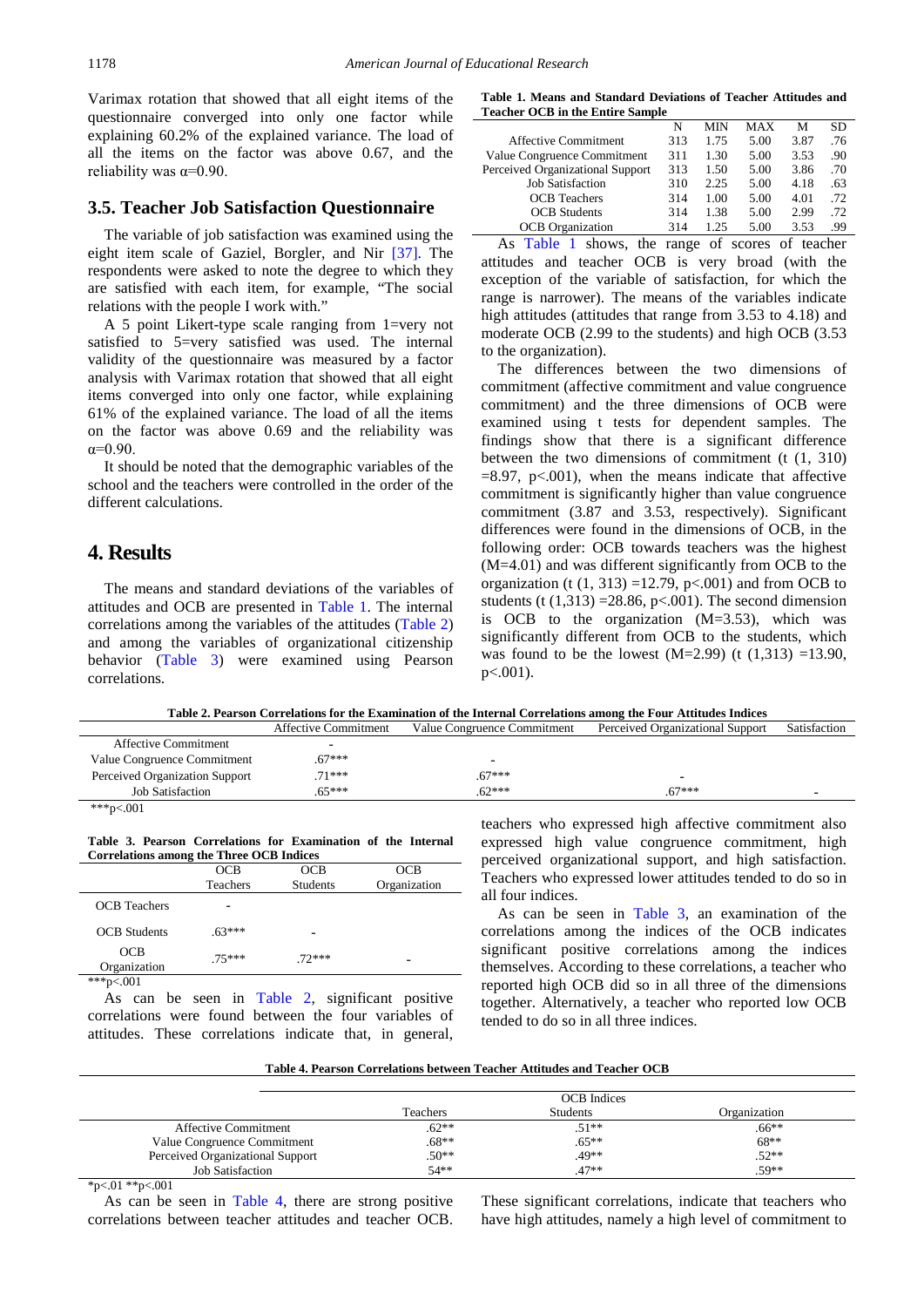the organization, who have high POS, and who have a high level of satisfaction also expressed high OCB to the students, the teachers, and the organization. The reverse was also true. It should be noted that although all the correlations were strong and significant, the correlation between teacher attitudes and the OCB to students is lower than the correlations between teacher attitudes and the OCB to teachers and to the organization. Thus, for instance, while the correlations between the teachers' affective commitment and the OCB to teachers and to the organization are  $r = .66$  and  $r = .62$ , the correlation between the teachers' attitudes and the OCB to students is  $r = .51$ .

A multiple regression analysis was performed to measure the incremental contribution of each of the four attitudes to the three OCB dimensions. [Table 5](#page-4-0) presents these results.

**Table 5. Linear Multiple Regression for the Prediction of the OCB Indices by the Attitudes Variables**

<span id="page-4-0"></span>

|                                            | <b>OCB</b> Indices |                 |              |  |
|--------------------------------------------|--------------------|-----------------|--------------|--|
|                                            | Teachers           | <b>Students</b> | Organization |  |
|                                            | <b>B</b> eta       | Beta            | Beta         |  |
| Affective Commitment                       | $31***$            | .10             | $35***$      |  |
| Value Congruence<br>Commitment             | $49***$            | $.52***$        | $.43***$     |  |
| Perceived<br><b>Organizational Support</b> | $.14*$             | .08             | $.15*$       |  |
| <b>Job Satisfaction</b>                    | $.13*$             | .02             | $.20***$     |  |
| $F(p)$<br>$R^2$                            | 85.12***           | 57.85***        | 97.96***     |  |
|                                            | 53%                | 43%             | 56%          |  |

\*p<.05 \*\*p<.01 \*\*\* p<.001

From the above table it is clear that Value Congruence Commitment has the highest contribution to all three dimensions of OCB. For OCB to teachers and to the organization, Affective Commitment, Perceived Organizational Support and Job Satisfaction have been found to contribute significantly. However as opposed to these two dimensions of OCB, the OCB to students significantly related only to Value Congruence Commitment. The other three attitude variables were not found to be significantly related to OCB to students.

## **5. Discussion**

The first part of the discussion will focus on the findings on OCB as a multidimensional concept, while the second part will focus on the findings related to the four variables of teacher attitudes and their correlations with OCB. In this study, OCB was found to be a multidimensional variable, as was the case in previous studies of organizations and schools [for instance, [\[19,38\]\]](#page-5-11). It is comprised of three dimensions identical to those reported in earlier studies conducted on teachers in Israel [\[16,20,21\]:](#page-5-9) teacher, student and organization. The results show that OCB to teachers is the highest, then OCB to the school, and OCB to the students is the lowest. Although it could be expected that teachers would invest most of their time in promoting their students, the results can be explained in two ways. First, according to the social exchange theory, workers will display OCB as a reward to the organization and its management in return for the support and help they receive from the organization [\[39\].](#page-6-14) It is possible that teachers, like other workers, prefer to do volunteer activities in school, since these are more visible and directed at people who can reward them. A teacher

who displays OCB to the school or to colleagues (for instance, helping the principal/teachers) believes he has a greater chance of being seen and rewarded. In contrast, OCB to the students is not only less public but is also directed at a young population that cannot offer them any reward.

Another way to explain the high level of OCB to teachers and the organization is to consider the changes in the educational system that have led to a broader perspective of the teaching profession [\[40\].](#page-6-15) Unlike in the past, when the teacher's role was limited to teaching in class, today the teacher belongs to a community of teachers and to an organization, works in collaboration and has many organizational roles besides teaching. Teachers understand that these additional areas are an integral part of their job and participate in them above and beyond their duty. The teachers maintain that their contribution to school and to their colleagues is very meaningful today, and therefore they prefer to show these dimensions of OCB.

As for the relationship between teacher attitudes and OCB, the study found a strong relationship between all the teacher attitudes and OCB in general, as predicted by the four hypotheses. These results are similar to previous studies among teachers, which found OCB to be influenced by some of the attitude variables: job satisfaction and commitment of teachers to the organization  $[8,16,38]$ . The study also found a significant correlation between POS and the OCB of teachers, a correlation that was hardly examined in the past. The more the teachers felt their school supported them, the higher their OCB was. Research [\[42\]](#page-6-16) has found that workers perceive the organization and their superiors as one unit, and as such, the school principal is the one who is responsible for creating a supportive atmosphere that can encourage and increase the OCB of his teaching staff.

Of all the attitude variables, the strongest impact on the teachers' behavior is the commitment that derives from the congruence between the teacher's values and school's values. In contrast, the influence of job satisfaction is weaker. This finding is interesting in light of previous studies that noted that job satisfaction is the most meaningful variable that leads to workers' OCB [\[12\].](#page-5-12) The present results illustrate the difference between the teaching profession and other sectors [\[43\].](#page-6-17) Teaching is considered a 'moral' and 'ideological' profession that incorporates values and ideals; people who choose teaching are motivated by a sense of mission and a moral commitment to society. Therefore, it is likely that for teachers, the sense of congruence between their values and the values of the schools most significantly influences their OCB. This specific type of commitment to the organization was not examined in previous studies conducted on teachers.

As was noted, the correlation between the teachers' attitudes and their OCB to the students is not as strong as the correlation between teachers' attitudes and their OCB to the teachers and to the organization. Similarly, the regression analysis found that three out of the four attitude variables that were studied did not influence the OCB to students. In other words, the study shows that teachers' attitudes have a greater influence on their OCB to the school and its teachers than on their OCB to their students. The teacher's behavior to the student is less influenced by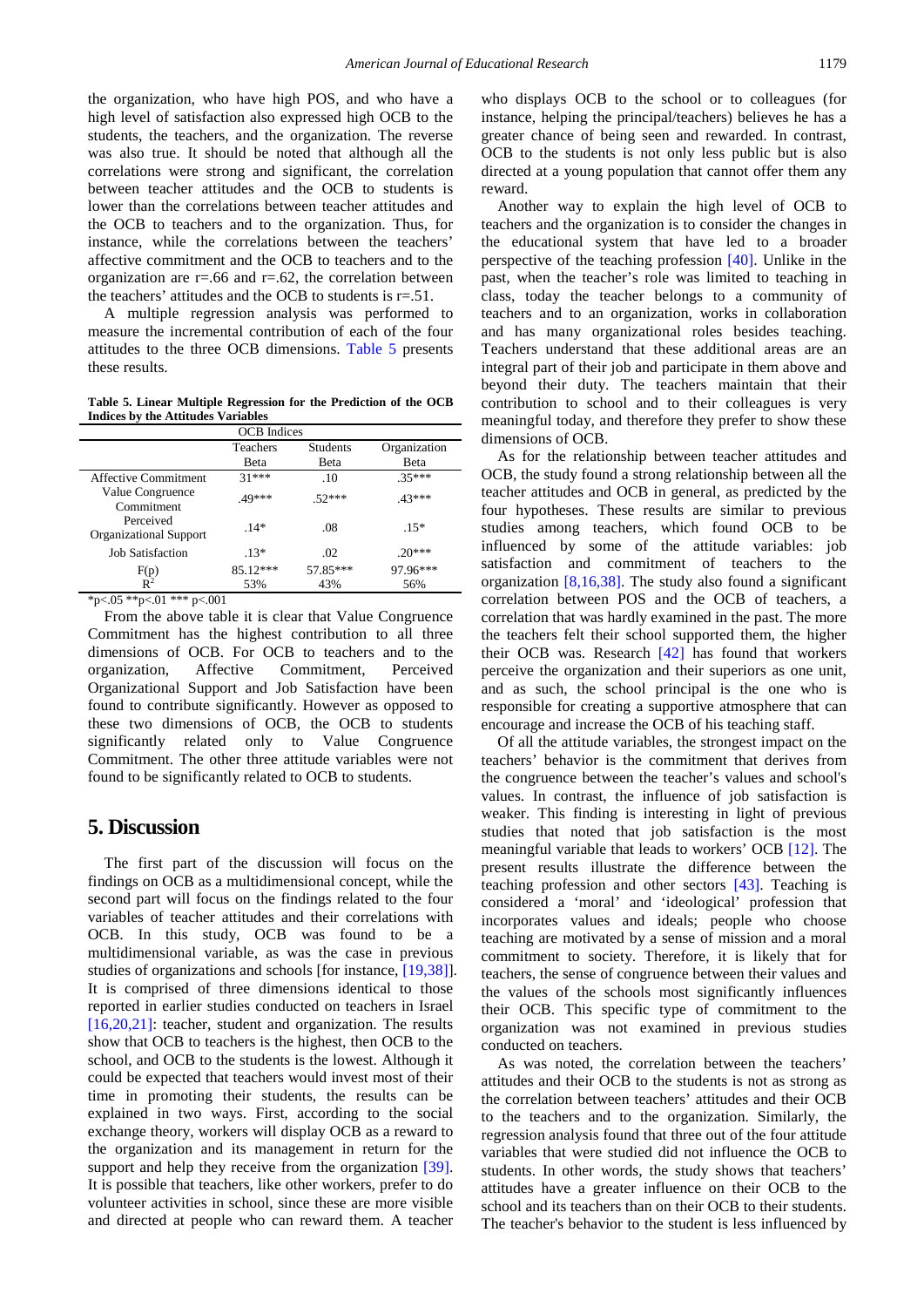his attitudes, and is quite stable. This result could be explained by the teachers' perception of their role as one of mainly promoting and assisting their students [\[43\].](#page-6-17) Their behavior to the students is not influenced by their positive or negative attitudes to the school.

## **6. Conclusions**

This study provides a better understanding of the concept of OCB among teachers, its dimensions, and the attitudes that influence it. The insights from the study lead to recommendations for principals and shapers of educational policy as well as to suggestions for future research.

First, this study found that teacher OCB includes three different dimensions, each of which is influenced by different variables. It is recommended to continue studying OCB according to its different dimensions.

The research found that teachers display a lower level of OCB to students. This finding is of concern, and it is recommended to encourage teachers to increase these behaviors to students, who are the main focus of teaching. This could be done if the school encouraged and gave positive feedback to teachers who showed OCB to students, Principals who would specifically praise teachers with a high level of OCB to students could motivate teachers to continue these behaviors and others to adopt them.

The study shows that teacher attitudes have an influence on most dimensions of OCB. One implication of this result is that in order to increase OCB in schools, it is necessary for teachers to develop positive attitudes. Principals should be aware of the fact that OCB is primarily undertaken by teachers because of reciprocity norms. When principals display sensitivity to teachers and show support, understanding, and empathy for their needs, they are likely to influence teacher' attitudes, which will cause teachers to respond with reciprocity and thus may increase their expressions of OCB.

The results also show that the teacher's commitment to the organization, deriving from the congruence between the teacher's values and the school's values, was the most significant variable and the only one that influenced all dimensions of OCB. To encourage the teachers' sense of commitment, it is recommended that the principal have discussions with them about their values and those of the school and develop a common educational vision that the teachers can identify with. This way, schools can benefit from an increase in teachers' OCB.

It should be noted that this study has several limitations. First, there are limitations of the instruments. The information regarding the teachers' expressions of behavior and attitudes was based on questionnaires for self-completion. It is possible that data collected in this way are subject to errors that derive from self-bias, from the respondent's lack of objectivity. Future research can combine additional methods for the collection of data on the teachers' OCB. The second limitation pertains to the generalizability of the findings. The research was performed in elementary schools in the center of Israel. Similar studies should be done in other educational organizations such as high schools, public and private educational institutions, teacher education colleges and universities [\[43\].](#page-6-17) In addition, it is recommended to perform a follow up study in other countries and sectors [\[45\].](#page-6-18) Finally, the research addresses a limited number of variables that may be related to teacher OCB. Future studies could focus on more variables related to the teacher, the principal, and the school [\[46\].](#page-6-19) The discovery of additional variables will shed further light on the understanding of OCB, which is a significant variable, and on ways to increase it among teachers.

## **References**

- <span id="page-5-0"></span>[1] Buszin, J. S., "Beyond school finance: refocusing education reform litigation to realize the deferred dream of education equality and adequacy," *Emory Law Journal,* 62.6, 1613-1657. 2013.
- [2] Ben-David, D. "A macro look at Israeli economy and society", *Policy Paper Number 1*, Taub Center. 2010
- <span id="page-5-1"></span>[3] Burns, R. W. and DiPaola, M. F. "A study of organizational justice, organizational citizenship behavior, and student achievement in high schools," *American Secondary Education*. 42 (1), 4-23. Fall. 2013.
- [4] DiPaola, M. and Tschannen-Moran, M. "Organizational citizenship behavior in school and its relationship to school climate," *Journal of School Leadership*, 11, 424-447. 2001.
- <span id="page-5-2"></span>[5] Organ, D. W., Podsakoff, P. M., and MacKenzie, S. B. *Organizational citizenship behavior: its nature, antecedents, and consequences.* Sage Publications, Thousand Oaks, CA. 2006.
- [6] Dunlop, P. D. and Kibeom, L. "Workplace deviance, organizational citizenship behavior, and business unit performance: the bad apples do spoil the whole barrel," *Journal of Organizational Behavior,* 25, 67-80. 2004.
- [7] DiPaola, M. and Hoy, W. "Organizational citizenship of faculty and achievement of high school students," *The High School Journal*, 88 (3), 35-44. 2005a.
- <span id="page-5-3"></span>[8] Cohen, A. "One nation, many cultures," *Cross Cultural Research*, 41 (3), 273. August. 2007.
- [9] Paillé, P. "Citizenship in the workplace: examining work attitudes as predictors among French employees," *International Journal of Business and Management,* 5.4., 53-64. April. 2010.
- <span id="page-5-4"></span>[10] Jimmieson, N. L., Hannam, R. L., and Yeo, G. B. "Teacher organizational citizenship behaviours and job efficacy: implications for student quality of school life," *British Journal of Psychology,* 101.3, 453. Aug. 2010.
- <span id="page-5-5"></span>[11] Bateman, T. S. and Organ, D. W. "Job satisfaction and the good soldier: the relationship between affect and employee citizenship," *Academy of Management Journal*, 26, 587-595. 1983.
- <span id="page-5-12"></span>[12] Smith, C. A., Organ, D. W. and Near, J. P. "Organizational citizenship behavior: its nature and antecedents," *Journal of Applied Psychology*, 68, 653-663. 1983.
- <span id="page-5-10"></span>[13] Organ, D. W. *Organizational citizenship behavior: the good soldier syndrome*, Lexington Books, Lexington, MA. 1988.
- <span id="page-5-6"></span>[14] Podsakoff, P. M. and MacKenzie, S. B. "Impact of organizational citizenship behaviors on organizational performance: a review and suggestions for future research," *Human Performance*, 10 (2), 133-151. 1997.
- <span id="page-5-7"></span>[15] DiPaola, M. and Hoy, W. "School characteristics that foster organizational citizenship behavior," *Journal of School Leadership*, 15, 308-326. 2005b.
- <span id="page-5-9"></span>[16] Bogler, R. and Somech, A. "Organizational citizenship behavior in school how does it relate to participation in decision making?, *Journal of Educational Administration*, 43(5), 420-438. 2005.
- [17] Van Dyne, L., Cummings, L. L., and McLean Parks, J. "Extra-role behaviors: in pursuit of construct and definitional clarity, *Research in Organizational Behavior*, 17, 215-285. 1995.
- <span id="page-5-8"></span>[18] Christ, O., Van Dick, R., and Wagner, U. "When teachers go the extra mile: foci of organizational identification as determinants of different forms of organizational citizenship behavior among schoolteachers," *British Journal of Educational Psychology*, 73, 329-341. 2003.
- <span id="page-5-11"></span>[19] Podsakoff, P. M., MacKenzie S. B., Paine, J. B., and Bacharach, D. G. "Organizational citizenship behavior: a critical review of the theoretical and empirical literature and suggestion for future research," *Journal of Management*, 26, 513-563. 2000.